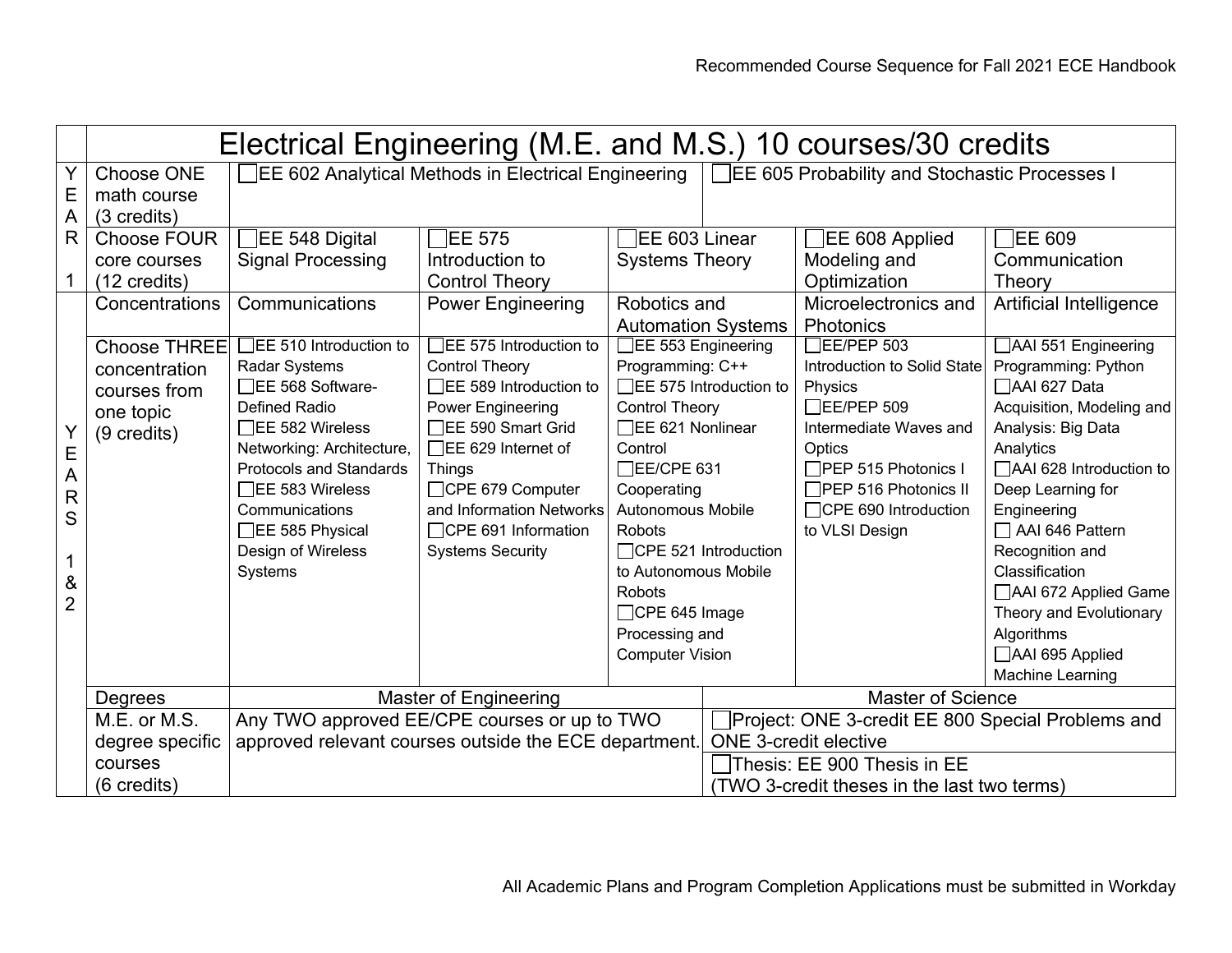|                         | Computer Engineering (M.E. and M.S.) 10 courses/30 credits |                                                                                           |          |                                                |                                               |                                             |                                                |                                                     |                              |  |  |
|-------------------------|------------------------------------------------------------|-------------------------------------------------------------------------------------------|----------|------------------------------------------------|-----------------------------------------------|---------------------------------------------|------------------------------------------------|-----------------------------------------------------|------------------------------|--|--|
| Y                       | Choose ONE                                                 | <b>CPE 602 Applied Discrete Mathematics</b>                                               |          |                                                | EE 605 Probability and Stochastic Processes I |                                             |                                                |                                                     |                              |  |  |
| $\mathsf E$             | math course                                                |                                                                                           |          |                                                |                                               |                                             |                                                |                                                     |                              |  |  |
| $\overline{A}$          | (3 credits)                                                |                                                                                           |          |                                                |                                               |                                             |                                                |                                                     |                              |  |  |
| $\mathsf{R}$            | <b>Choose FOUR</b>                                         | CPE 517 Digital                                                                           |          | CPE 555 Real-<br>$\Box$ CPE 593 Applied        |                                               | $\Box$ CPE 690                              |                                                |                                                     | EE 608 Applied               |  |  |
|                         | core courses                                               | and Computer                                                                              | Time and |                                                | Data Structures and                           |                                             | Introduction to VLSI                           |                                                     | Modeling and                 |  |  |
| $\mathbf 1$             | $(12 \text{ credits})$                                     | <b>Systems</b>                                                                            |          | <b>Embedded Systems</b>                        | Algorithms                                    |                                             | Design                                         |                                                     | Optimization                 |  |  |
|                         |                                                            | Architecture                                                                              |          |                                                |                                               |                                             |                                                |                                                     |                              |  |  |
|                         | Concentrations                                             | Artificial Intelligence                                                                   |          | <b>Embedded Systems</b>                        |                                               | Software & Data                             |                                                |                                                     | <b>Networks and Security</b> |  |  |
|                         |                                                            |                                                                                           |          |                                                | Engineering                                   |                                             |                                                |                                                     |                              |  |  |
|                         | <b>Choose THREE</b>                                        | AAI 551 Engineering                                                                       |          | □CPE 517 Digital and                           |                                               | CPE 593 Applied Data                        |                                                | <b>CPE/CS 579 Foundations of</b>                    |                              |  |  |
|                         | concentration                                              | Programming: Python                                                                       |          | <b>Computer Systems Architecture</b>           |                                               | Structures & Algorithms                     |                                                | Cryptography                                        |                              |  |  |
|                         | courses from                                               | AAI 627 Data Acquisition,                                                                 |          | $\Box$ CPE 555 Real-Time and                   |                                               | □CPE 810 Special Topics in                  |                                                | $\Box$ CPE 654 Design and                           |                              |  |  |
|                         | one topic                                                  | Modeling and Analysis: Big                                                                |          | <b>Embedded Systems</b>                        |                                               | <b>CPE: GPU and Multicore</b>               |                                                | Analysis of Network Systems                         |                              |  |  |
| Y<br>E                  | (9 credits)                                                | Data Analytics                                                                            |          | $\Box$ CPE 556 Computing                       |                                               | Programming                                 |                                                | □CPE 679 Computer and                               |                              |  |  |
|                         |                                                            | AAI 628 Introduction to Deep                                                              |          | Principles for Embedded                        |                                               | □EE 551 Engineering                         |                                                | <b>Information Networks</b>                         |                              |  |  |
| $\overline{A}$          |                                                            | Learning for Engineering                                                                  |          | Systems                                        |                                               | Programming: Python                         |                                                | □CPE 691 Information                                |                              |  |  |
| $\overline{\mathsf{R}}$ |                                                            | AAI 646 Pattern Recognition<br>and Classification                                         |          | □CPE 690 Introduction to<br><b>VLSI Design</b> |                                               | EE 552 Engineering<br>Programming: Java     |                                                | <b>Systems Security</b><br>□EE 584 Wireless Systems |                              |  |  |
| S                       |                                                            | AAI 672 Applied Game                                                                      |          | □EE 629 Internet of Things                     |                                               | $\Box$ EE 553 Engineering                   |                                                | Security                                            |                              |  |  |
|                         |                                                            | Theory and Evolutionary                                                                   |          |                                                |                                               | Programming: C++                            |                                                |                                                     |                              |  |  |
| $\mathbf 1$             |                                                            | Algorithms                                                                                |          |                                                |                                               | □EE 627 Data Acquisition,                   |                                                |                                                     |                              |  |  |
| $\&$                    |                                                            | AAI 695 Applied Machine                                                                   |          |                                                |                                               | Modeling and Analysis:                      |                                                |                                                     |                              |  |  |
| $\overline{2}$          |                                                            | Learning                                                                                  |          |                                                |                                               | <b>Big Data Analytics</b>                   |                                                |                                                     |                              |  |  |
|                         |                                                            |                                                                                           |          |                                                |                                               |                                             | □EE 628 Introduction to Deep                   |                                                     |                              |  |  |
|                         |                                                            |                                                                                           |          |                                                |                                               | Learning for Engineering                    |                                                |                                                     |                              |  |  |
|                         |                                                            |                                                                                           |          |                                                |                                               |                                             | □EE 629 Internet of Things                     |                                                     |                              |  |  |
|                         | Degrees                                                    | Master of Engineering                                                                     |          |                                                |                                               |                                             | <b>Master of Science</b>                       |                                                     |                              |  |  |
|                         | M.E. or M.S.                                               | Any TWO approved EE/CPE courses or up to TWO<br>approved relevant courses outside the ECE |          |                                                |                                               |                                             | Project: ONE 3-credit CPE 800 Special Problems |                                                     |                              |  |  |
|                         | degree specific                                            |                                                                                           |          |                                                |                                               |                                             | and ONE 3-credit elective                      |                                                     |                              |  |  |
|                         | department.<br>courses                                     |                                                                                           |          |                                                |                                               | Thesis: CPE 900 Thesis in CPE               |                                                |                                                     |                              |  |  |
|                         | (6 credits)                                                |                                                                                           |          |                                                |                                               | (TWO 3-credit theses in the last two terms) |                                                |                                                     |                              |  |  |